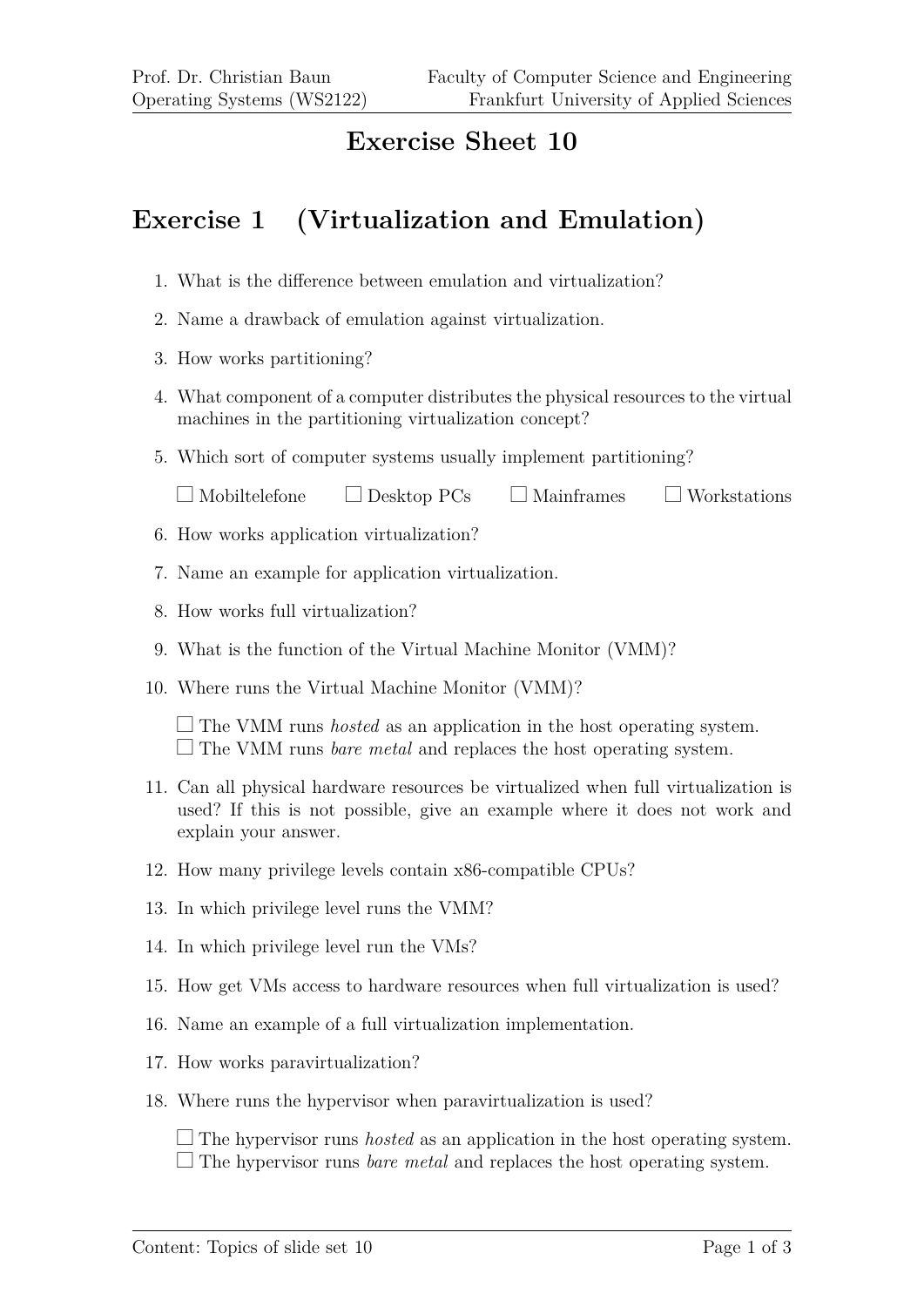- 19. In which privilege level runs the hypervisor when paravirtualization is used?
- 20. Why is for paravirtualization a host operating system required?
- 21. What is an unprivileged domain (Dom0) of Xen?
- 22. What is a Domain 0 (Dom0) of Xen?
- 23. Name a drawback of paravirtualization.
- 24. In which way have the privilege levels of x86-compatible CPUs been modified to implement hardware virtualization?
- 25. Name an advantage of hardware virtualization.
- 26. How works storage operating system-level virtualization (containers/jails)?
- 27. Name a drawback of operating system-level virtualization (containers/jails).
- 28. Name an example of an operating system-level virtualization (containers/jails) implementation.
- 29. How works storage virtualization?
- 30. How works network virtualization via Virtual Local Area Networks (VLAN)?

## **Exercise 2 (Shell Scripts, Loops)**

- 1. Program a shell script, which generates with loops this output:
	- 1 22 333 4444 55555
- 2. Program a shell script, which generates with loops this output:
	- 1 12 123 1234 12345
- 3. Program a shell script, which generates with loops this output:

 $|_{\perp}$  $|| \cdot ||_$